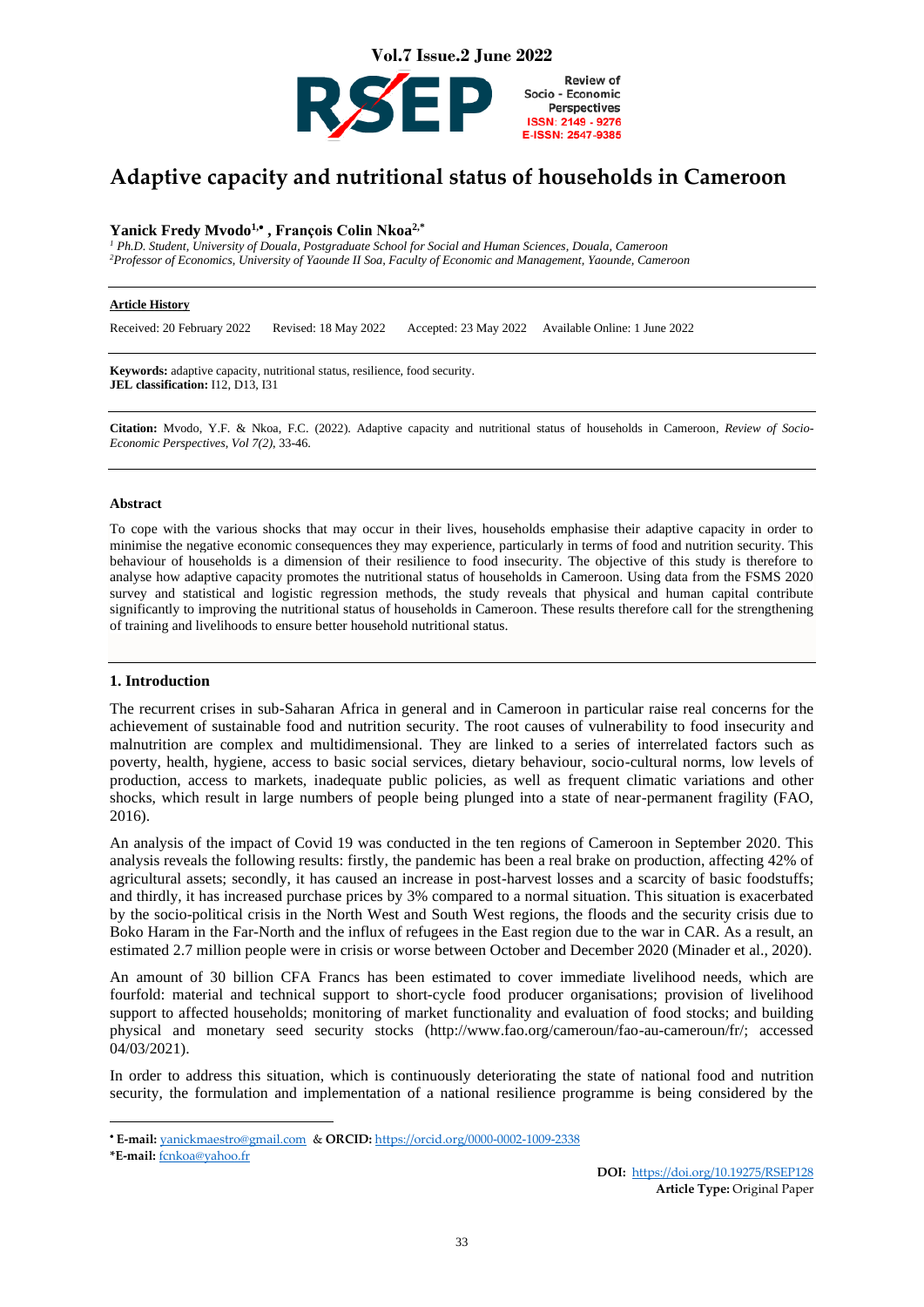government. However, the measurement of resilience is not obvious as it is not directly measurable. It has to be measured by proxy indicators that require a conceptual framework containing specific variables and context, and a particular focus such as resilience to food insecurity. Thus, in this study, we propose to analyse the adaptive capacity dimension of resilience and the household nutritional status dimension of food security by asking the fundamental question: does adaptive capacity promote improved household nutritional status in Cameroon?

The objective of this study is therefore to assess and analyse the contribution of the adaptive capacity of households in Cameroon to their nutritional status. Adaptive capacity is understood here in terms of human, physical and financial capital, while nutritional status is defined in terms of education, health and child nutrition. Thus, using data from the FSMS 2020 survey of MINADER, WFP and FAO, we apply, with reference to the literature, a statistical analysis and regression by a logit model to obtain the results necessary for the analysis.

The study is divided into six sections. After the introduction, the second section provides a literature review. The third section presents the methodology used. The fourth section presents the results which lead to the discussion in the fifth section. The conclusion and recommendations constitute the sixth section.

### **2. Literature review**

There are several approaches to nutritional status in the economic literature, although most often linked to infant and child feeding conditions. There is also a broad conception of the adaptive capacity of households and individuals.

#### 2.1. Nutritional status

The literature review on nutritional status presents the definition and conceptual approach of the notion on the one hand and its factors and implications on the other.

### 2.1.1. Definition and conceptual approach

Nutritional status is the result of a complex hierarchy of factors that begins with direct exposure to quality food and health care and extends to more indirect interactions with social and economic infrastructures that contribute to a multitude of socio-environmental factors that ultimately contribute to an individual's nutritional status (Hoffman, 2017). The term nutritional security emerged with the recognition of the need to include nutritional aspects in food security. Unlike food, which is primarily defined as any substance that people eat and drink to sustain life and growth, nutrition adds aspects of health services, a healthy environment and care practices. Specifically, "a person is considered nutritionally secure when he or she has an adequate diet and the food consumed is biologically used to maintain adequate performance in terms of growth, stamina, or recovery from illness, pregnancy, lactation, and physical labour"... (Frankenberger et al. 1997).

Nutritional security is considered to be achieved when access to an adequately nutritious diet is combined with an adequate sanitary environment, health services and care to ensure a healthy and active life for all household members (Pangaribowo et al., 2013). The FAO has defined nutritional security as a condition in which all people at all times consume food in sufficient quantity and quality in terms of variety, diversity, nutrient content and safety to meet their dietary needs and food preferences for an active and healthy life, combined with adequate health environment, health services and care (CFS 2012). The term food and nutrition security is used to combine aspects of food security and nutrition security, as well as to emphasise the idea that they are linked. The use of the term 'food and nutrition security' has become standard practice in a number of international agencies such as IFPRI, UNICEF and FAO. Weingärtner (2010) has developed a definition of food and nutrition security as a condition in which adequate food (quantity, quality, safety, socio-cultural acceptability) is available and accessible to all people at all times and used satisfactorily to live a healthy and happy life. As the term food and nutrition security has combined the two security concepts in a more integrated way as a single policy objective, this term is more widely used.

#### 2.1.2. Factors and implications of nutritional status

While food adequacy is a necessary condition for good nutrition, it is not sufficient. There are a number of nonfood factors that also influence children's nutritional outcomes. The physical and environmental health of the household and its members and the quality of care the child receives are particularly important (Tiwari et al., 2013). This implies that food is only one of many factors that contribute to good nutrition, and any effort to assess the impact of food security on nutritional outcomes must take into account the effect of these factors.

There are situations where it is appropriate to consider assessing the nutritional status of other age groups besides young children. These include situations where there is reasonable doubt that the nutritional status of young children reflects the nutritional status of the general population. In populations where cultural traditions give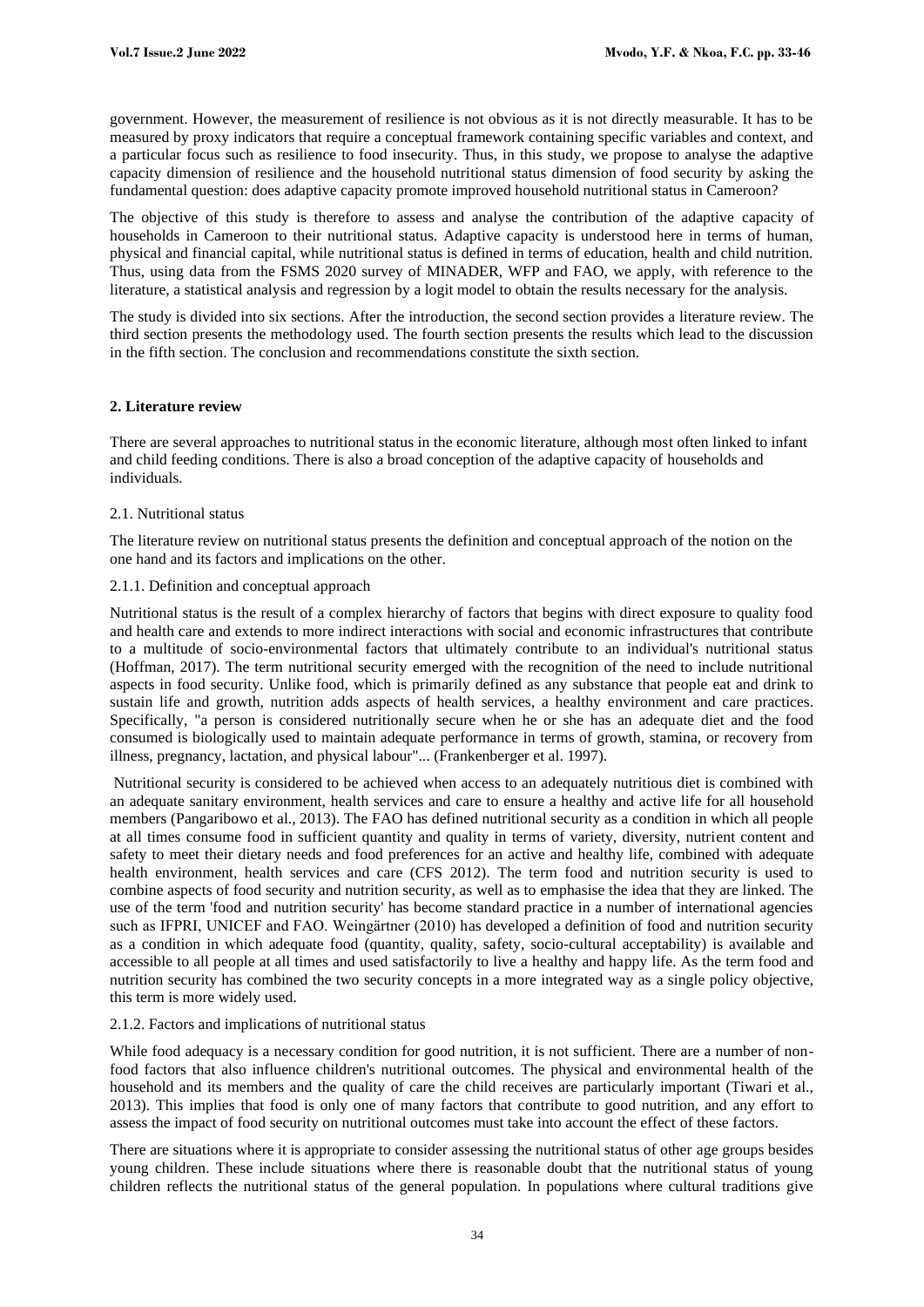preference to feeding young children, older adults may be more severely affected. Other situations may refer to cases where many older adults or children present to selective feeding programmes or health centres with malnutrition, or there are credible anecdotal reports of frequent malnutrition among adults or adolescents (UNHCR, 2005).

Headey and Ecker (2012) assess a set of food security indicators but do so at a much broader level using crosssectional validity, nutritional relevance and intertemporal validity lenses. While their analysis and the food security measures they use do not fully overlap with the focus of our work, the spirit of their work, particularly the nutritional relevance component, does come close. In developing countries, infectious diseases such as diarrhoeal diseases and respiratory infections are the main nutrition-related health problems due to unhealthy home environments (Pangaribowo et al., 2013).

Healthy eating throughout life ensures good nutrition and a long life. Indeed, there is a relationship between what people eat and their health. However, most people choose foods for reasons other than their nutritional value. Because food choices are an integral part of people's lifestyles, it is sometimes difficult for them to change their eating habits. Factors that influence food choices include preferences, ethnicity, values, habits, availability, health and nutrition (Nti, 2008). Eating habits, which are influenced by a number of reasons, some of which are listed above, determine the nutritional and health status of people (Krause and Mahan, 1984). Regardless of the factors that influence dietary patterns, adequate dietary intake is essential, as nutritional well-being plays an important role in promoting and maintaining health. Diet can influence the risk of developing certain chronic diseases and plays a role in preventing morbidity and mortality. In addition, the health and nutritional status of the mother, who is primarily the primary caregiver for her children, has been found to affect her ability to care for them effectively (Engel et al., 1997).

At the micro level, malnutrition manifests itself in reduced school attendance (Daniels and Adair 2004), which can lead to lower educational achievement, reduced productivity and reduced lifetime earnings (Alderman 2006). Specifically, Behrman et al. (2004) suggest that malnutrition can have intergenerational impacts as it reduces lifetime earnings by about 12%. Malnutrition, especially in children, negatively affects the formation of various tissues and organs, which interferes with natural biological processes and can have detrimental consequences on the physiological wellbeing of children (Osei, & Lambon-Quayefio, 2021). According to Grantham-McGregor (1999) and Martins et al. (2011), stunting associated with malnutrition can lead to poor mental development and learning outcomes as well as behavioural abnormalities.

### 2.2. Adaptability

After presenting the definition and the conceptual approach, the literature presents the indicators for measuring adaptive capacity.

# 2.2.1. Definition and conceptual approach to adaptive capacity

The term adaptive capacity has its roots in the management and sociology of organisations and businesses where it was linked to the ability of organisations to respond to change in their environment (Engle, 2011). Despite the many differences in the field of interpretation (including environment and food security), the concept of adaptive capacity is considered important for facilitating adaptation by both reducing vulnerability and building resilience (Issahaku, D., 2019). In recent decades, research on climate change adaptation has attracted considerable interest, resulting in dominant paradigms of vulnerability and resilience frameworks for climate change adaptation studies (Engle, 2011). Several definitions of adaptive capacity have been cited in the literature. This may be due to the variety of contexts in which the term is applied. Some definitions are context-specific. For example, adaptive capacity can be defined as the institutions, capacities and resources to undertake adaptive actions. This definition is applicable at the national and international levels (Kuriakose, Bizkova, & Bachofen, 2009). Another literature considers adaptive capacity in assessing the inherent characteristics of institutions. Thus, adaptive capacity is seen as the "characteristics of institutions that empower social actors to respond to short- and long-term impacts either through planned measures or by enabling and encouraging creative responses from society both ex ante and ex post". (Gupta et al., 2010). The adaptive response thus varies according to prevailing ecological and socio-economic conditions: this may include local agro-ecology, education levels, gender, income, availability of support systems and services (Deressa et al., 2008). These and other capabilities play a key role in determining how well individuals and communities are able to cope with climate impacts and maintain the functioning of their socio-economic systems (Robeyns, 2005).

Although abundant in the economic literature on climate change analysis, the concept of adaptive capacity is also, but very little, present in the literature on food security. Yet food insecurity, exacerbated by climate hazards, leads to reduced income-earning opportunities, progressive erosion of the household asset base and chronic poverty. The loss of human capital leads to changes in household morphology, including higher dependency ratios and an increased proportion of households headed by women and children. Disaster-affected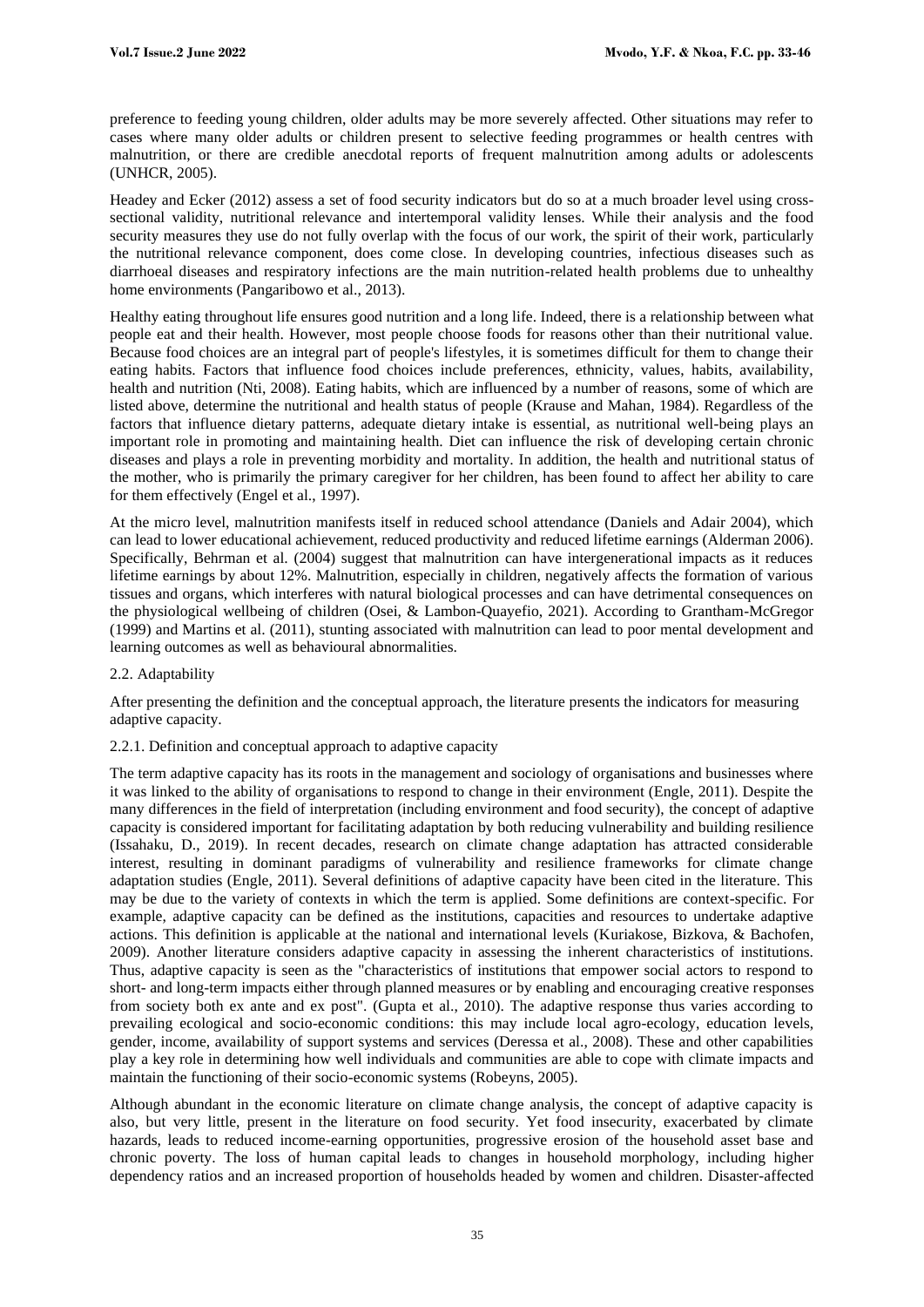households that have experienced changes in family structure and those that have been forced to sell their assets are more vulnerable to risk (Doocy et al., 2005). Adaptive capacity is therefore another important dimension of resilience to food insecurity, measuring the ability of the household to adapt and respond to shocks (Alinovi et al., 2010). It is therefore the ability of a household to adapt to a new situation and develop new livelihood strategies. Having active and educated family members can, for example, mitigate the negative effects of a shock on a household (FAO, 2018). There is therefore a need to strengthen the financial and economic endowments and capacities of vulnerable populations to enable the most exposed groups to withstand both chronic diseases and sudden shocks to food and social security. Indeed, during and after natural disasters, households frequently modify their behaviour through coping mechanisms that aim to avoid liability and/or reduce risk. Adaptive capacity refers to the ability of the individual or household to cope with risks and thus build resilience (Doocy et al, 2005).

### 2.2.2. Adaptive Capacity Assessments

A multitude of factors contribute to adaptive capacity, both at the individual and household level. Similarly, several methods have been used to assess adaptive capacity. Lockwood et al. (2015) identified some of these approaches as inductive theory, secondary data assessment, self-assessment and future modelling methods. A number of these approaches have led to the development of indices, indicators and subsequently dimensions to be used to measure adaptive capacity. The dimensions of adaptive capacity vary across institutions and disciplines (Issahaku, 2019). In its Third Assessment Report, the IPCC (2001) identified economic resources, information and skills, infrastructure, technology, institutions and equity as key determinants of adaptive capacity. Adger (2003) and Pelling & High (2005), from a political economy and geography perspective, suggest that social capital, trust, organisations and the ability to act together influence adaptive capacity. Brown et al (2010) developed a community capacity self-assessment tool that uses the five capitals framework of rural livelihoods. The aim was to enable local resource users to better manage their environment. The average household education level (years); access to formal education; dependency ratio; household perception of ability to influence the quality of basic services in the community; household perception of ability to influence the decision making process in the community are all dimensions identified by FAO (2018). The variables observed and considered as determinants of household adaptive capacity by Alinovi et al, (2010) are in turn: diversity of income sources (DIV); employment ratio (EMP); average education (EDU) and food ratio (FRA). The diversity of approaches to assessing adaptive capacity and factors stems from the fact that adaptive capacity is an inherent property and can only be quantified using appropriate indicators. These indicators are sometimes context specific, making it difficult to apply a generally accepted methodology across disciplines and contexts. The choice of indicators and the methodology used to achieve them is therefore essential to obtain the validity of the measured indices (Issahaku, 2019).

This study uses Issahaku's (2019) capital approach, which considers physical capital, human capital, financial capital, social capital and access to information as factors in adaptive capacity. But we will focus on the first three types of capital mentioned above. The conceptual framework of adaptive capacity and household wellbeing thus illustrates the complex nature of adaptation and the potential interactions between the determinants of adaptive capacity in the context of our study.1.1. Use This Style for Level Two Headings

Use this for the paragraph in a section. Use this for the paragraph in a section. Use this for the paragraph in a section. Use this for the paragraph in a section. Use this for the paragraph in a section.

### **3. Methodology**

# 3.1. Data

The data used in our research come from a survey conducted in seven regions of Cameroon in February 2020. This is the Food Safety Management System (FSMS) survey initiated by the Ministry of Agriculture and Rural Development (MINADER) through the Programme National et Veille et de Renforcement de la Sécurité Alimentaire (PNVRSA), supported by the FAO and the WFP. This survey is intended to monitor household food security in Cameroon. It aims to improve access to information on the nutritional status of households, and to inform and support decision-making by food security actors in the implementation of various food-related projects and programmes.

The construction of the sample therefore responds to the objective of assessing the level of national food security. The sample thus constituted covered the Adamawa, East, North, North West, West and South West regions. The survey covered 34 departments in all six regions, 76 districts. In sum, the survey covered 5038 households, of which 4168 were rural and 870 urban.

Data analysis was carried out using Microsoft Excel and the Statistical Package for Social Sciences (SPSS) version 17. The means, percentages and frequencies of the socio- demographic characteristics of the households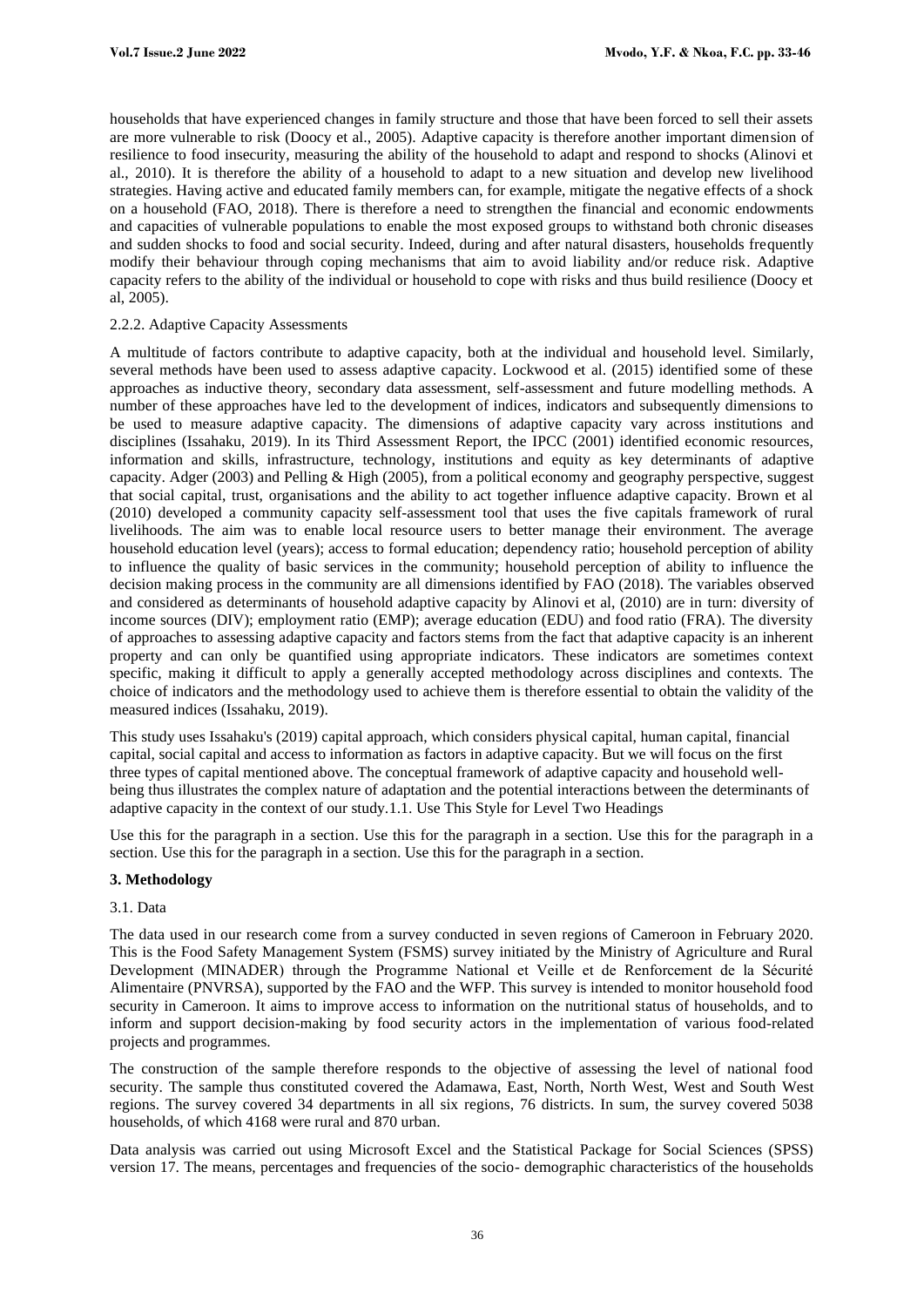are presented in tables. The binary logistic model with the cumulative distribution function was used. STATA software, version 14, was also used to determine the regression coefficients on household nutritional status.

# 3.2. Analysis method and tools

3.2.1. Analytical framework of adaptive capacity

Adaptive capacity is an inherent property that requires the use of theoretical frameworks for its assessment (Piya, 2012). Theoretical frameworks provide a set of indicators used to estimate adaptive capacity. This study uses the sustainable livelihoods approach of DFID (1999) and Ellis (2000), which considers livelihood outcomes as a function of access to or ownership of livelihood assets. A concept that emerges from Amartya Sen's (1981) rights approach. This approach proposes that households that possess a sufficient range of rights, assets or capabilities have more opportunities to choose coping strategies to deal with adversity and reduce their risks (Jakobsen, 2011; Ludi & Slater, 2008). The sustainable livelihoods framework has been shown to be applicable in analysing farmers' ability to adapt sustainable agricultural practices in Australia (Nelson et al., 2010). The sustainable livelihoods framework is used to contextualise the complex nature of household livelihoods and identifies five capitals that constitute an individual or systemic asset in the face of climatic adversity: physical, social, financial, human and informational. Physical, financial and human assets are used in the formulation of the variables for this study. The indicators are presented in Table 1.1 with the different annotations they have been subject to. Social and informational capital are not exclusively included in this study due to their absence in the database used.

Early studies on adaptive capacity assigned equal weight to all indicators (Nelson et al., 2005; Vincent, 2004), while some recent studies assign weight to various indices using expert opinion or other mathematical means such as principal component analysis (Abdul-Razak & Kruse, 2017; Defiesta & Rapera, 2014; Piya, 2012). As adaptive capacity is context specific, the study argues that the use of expert opinion in its assessment is invaluable.

| <b>Indicators</b>                                                                                                                                                                                                                                                                                                                                                                                           | <b>Modalities</b>                               | <b>Units</b>  |
|-------------------------------------------------------------------------------------------------------------------------------------------------------------------------------------------------------------------------------------------------------------------------------------------------------------------------------------------------------------------------------------------------------------|-------------------------------------------------|---------------|
| $\begin{minipage}{.4\linewidth} \begin{tabular}{l} \bf 1 & \bf 2 & \bf 3 \\ \bf 4 & \bf 4 & \bf 5 \\ \bf 5 & \bf 6 & \bf 7 \\ \bf 6 & \bf 8 & \bf 9 \\ \bf 1 & \bf 1 & \bf 1 \\ \bf 1 & \bf 1 & \bf 1 \\ \bf 1 & \bf 1 & \bf 1 \\ \bf 2 & \bf 1 & \bf 1 \\ \bf 3 & \bf 1 & \bf 1 \\ \bf 4 & \bf 1 & \bf 1 \\ \bf 5 & \bf 1 & \bf 1 \\ \bf 6 & \bf 1 & \bf 1 \\ \bf 7 & \bf 1 & \bf 1 \\ \bf 8 &$<br>capital | Level of education of the head of the household | Ordinal value |
|                                                                                                                                                                                                                                                                                                                                                                                                             | Agricultural training and experience            | Ordinal value |
| Physical capital                                                                                                                                                                                                                                                                                                                                                                                            | Access to arable land                           | Ordinal value |
|                                                                                                                                                                                                                                                                                                                                                                                                             | Cultivated area                                 | Ordinal value |
|                                                                                                                                                                                                                                                                                                                                                                                                             | Agricultural equipment                          | Ordinal value |
| Financial capital                                                                                                                                                                                                                                                                                                                                                                                           | Funds and support from family members           | Ordinal value |
|                                                                                                                                                                                                                                                                                                                                                                                                             | Access to credit                                | Ordinal value |
|                                                                                                                                                                                                                                                                                                                                                                                                             | Income diversification                          | Ordinal value |

|  |  |  | Table 1. Adaptive capacity indicators and variables |  |  |
|--|--|--|-----------------------------------------------------|--|--|
|--|--|--|-----------------------------------------------------|--|--|

**Source**: Authors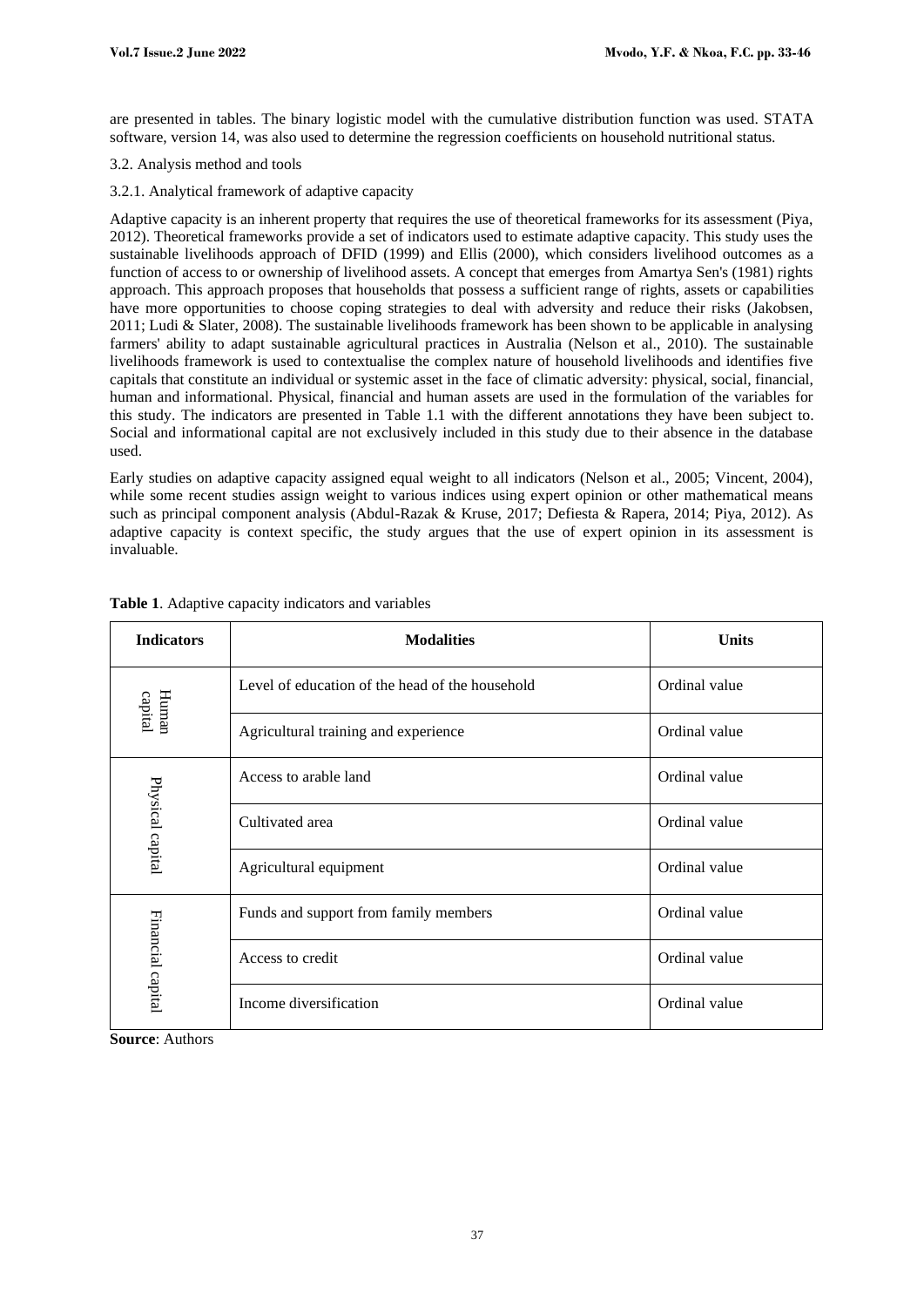## 3.2.2- Analytical framework of household nutritional status

Food adequacy is not the only necessary and sufficient condition for good nutrition. There are a number of nonfood factors that also influence child and household nutritional outcomes (Tiwari et al., 2013). Thus, it can be noted that nutritional status includes indicators that describe the current situation of the household (child nutrition), but also the capacity of the household to improve this nutritional status in the short term (health) and in the medium or long term (education) (http://www.fao.org/3/y5773f/y5773f05, accessed 04/03/2021).

The household nutritional status framework is used to contextualise the complex nature of household food security. It identifies several indicators, the seven best known of which are: child undernutrition, micronutrient deficiency, adult overnutrition, mortality, education, health and productivity. For this study, we use micronutrient deficiency, education and health to assess and analyse the nutritional status of households in Cameroon. These indicators in our study are presented in Table 1.2 along with the different annotations that were made to them. As the other indicators are missing from the database, their use in this research is simply not possible.

| <b>Indicators</b>        | <b>Modalities</b>                                                   | <b>Units</b>  |
|--------------------------|---------------------------------------------------------------------|---------------|
| Education                | All children aged 6-14 in a household are in school                 | Ordinal value |
| Health                   | No chronic illness in the household                                 | Ordinal value |
| Micronutrient deficiency | Inadequate or inappropriate feeding of children aged 6-23<br>months | Ordinal value |

|  |  |  |  |  |  | <b>Table 2.</b> Indicators and variables of nutritional status |  |
|--|--|--|--|--|--|----------------------------------------------------------------|--|
|--|--|--|--|--|--|----------------------------------------------------------------|--|

### **Source:** Authors

### 3.2.3. Analytical model for logit analysis

The relationship between household coping capacity and nutritional status was modelled using the binary logistic distribution function. Three dependent variables were identified in this model: education, health and nutrient deficiency of children aged 6-23 months. Access to education for children aged 6-14 years in the household, the presence of chronic diseases and the difficulty (lack of food, inappropriate food or lack of means for preparation) of feeding children aged 6-23 months are considered as binary outcomes. The predictor variables are sociodemographic characteristics and indicators of coping skills. The model variables are provided by the conceptual framework of the study.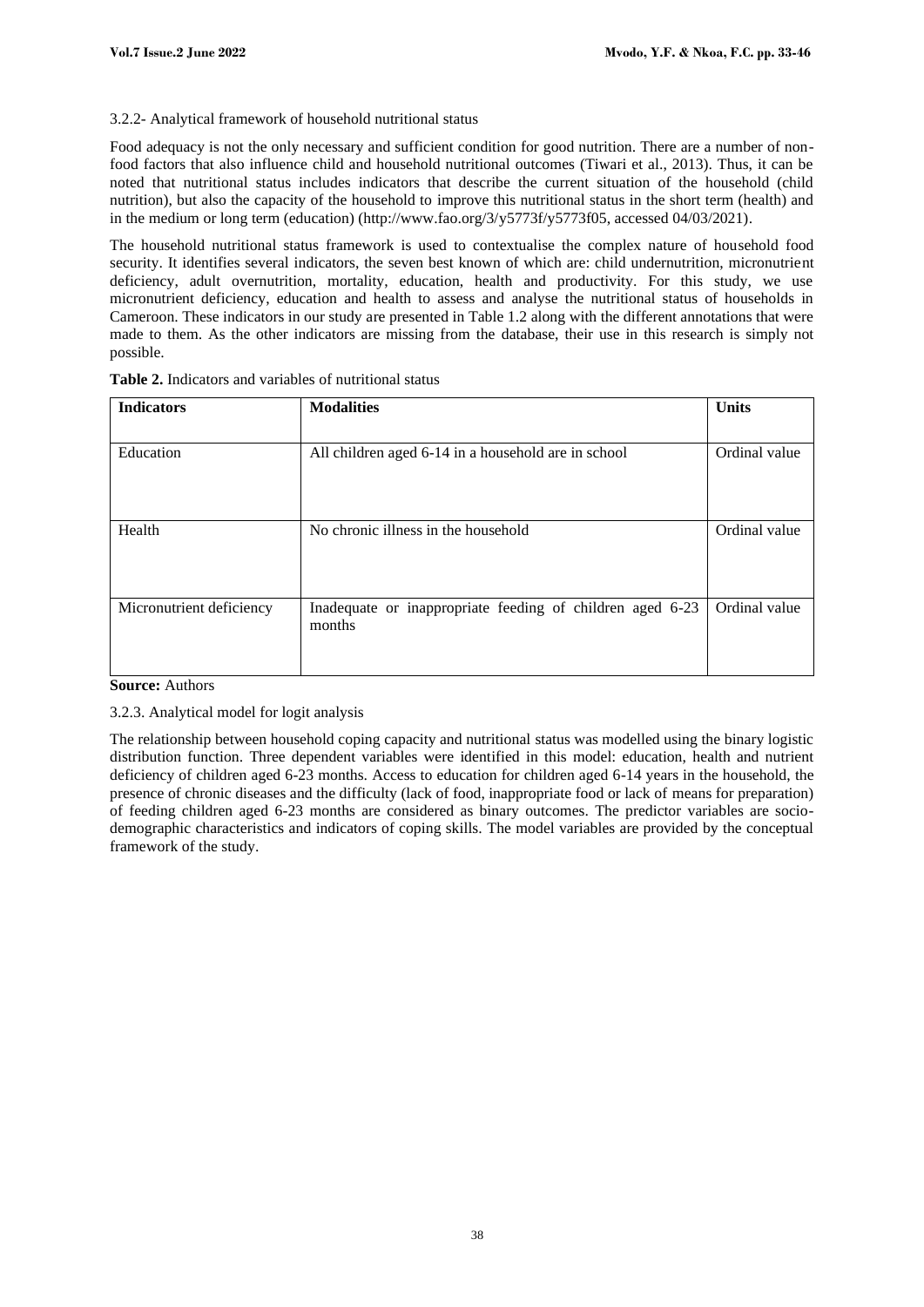**Table 3.** Variables in the logit model

| <b>Variables</b>                               | <b>Measure</b>                                                         |  |  |  |
|------------------------------------------------|------------------------------------------------------------------------|--|--|--|
| Variables dependent on nutritional status      |                                                                        |  |  |  |
| <b>Education</b>                               | 1=All children aged 6-14 in the household are in school;<br>$0 = None$ |  |  |  |
| <b>Health</b>                                  | 1=There is no chronic disease in the household; $0=No$                 |  |  |  |
| Nutrition for children aged 6 to 23 months     | 1=Children's<br>is sufficient and<br>diet<br>appropriate; 0=No         |  |  |  |
| <b>Independent variables</b>                   |                                                                        |  |  |  |
| Age (AGE)                                      | Continuous values                                                      |  |  |  |
| Sex (SEX)                                      | 1=Male; 0=Female                                                       |  |  |  |
| Household status (EMS)                         | 1=Permanent resident; 0=No                                             |  |  |  |
| Household size (MSE)                           | Continuous values                                                      |  |  |  |
| Education level of the head of household (NED) | $1 = At$ least secondary level; $0 = No$                               |  |  |  |
| Agricultural Training and Experience (ATE)     | $1 = Triaining$ ; $0 = No$                                             |  |  |  |
| Agricultural production equipment (EQP)        | $1 = Yes$ ; $0 = No$                                                   |  |  |  |
| Cultivated area (SUC)                          | 1=More than $2ha$ ; 0=No                                               |  |  |  |
| Women landowners (FPF)                         | $1 = Yes$ ; $0 = No$                                                   |  |  |  |
| Source of credit (SCR)                         | 1=Formal source; 0=No                                                  |  |  |  |
| Aid (AID)                                      | 1=Assistance from at least 2 people; 0=No                              |  |  |  |
| Diversity of<br>income sources (DSR)           | $1 = Yes$ ; $0 = No$                                                   |  |  |  |

**Source**: Authors

Both probit and logit models are applicable in situations where the estimated probability of occurrence of a particular outcome lies between 0 and 1 when the value of the explanatory variables changes; and the relationship between the probability values and the explanatory values is not linear. We consider Y as the variable to be predicted (explained variable), and  $X = (X1, X2... XJ)$  the predictor variables (explanatory variables). We chose binary logistic regression in reference to the work of Issahaku (2019). Y represents the value of the dichotomous dependent variable taking either the value 0 to present absence, failure, "no" or in this case, an unsatisfactory nutritional state; or the value 1 to present contrary presence, success, "yes" or in this particular case, an adequate nutritional state. X represents the values of the different predictive attributes for each participant or household, which may have discrete or continuous values.

If there are several predictors, the logistic regression equation is represented as follows:

 $Y = \beta$  0+  $\beta$  1X1 +  $\beta$ 2 X2 +  $\beta$  3X3 + ... +  $\beta$ j X j +  $\varepsilon$ <sub>i</sub>, with j = 1, ..., n (Standard formula).

This linear equation is translated into a logarithmic expression in the logistic regression analysis. In other words, instead of predicting a Y-score, logistic regression predicts the probability of obtaining a certain target value (1 or  $0$ ) on Y.

Given the predictor variables provided in Table 3, the logit models empirically indicate that their effect on the outcome variable is given as follows

 $Yi = \beta_0 + \beta_1 AGE + \beta_2 SEX + \beta_3 SME + \beta_4 TME + \beta_5 NED + \beta_6 FAE + \beta_7 EOP + \beta_8 SUC + \beta_9 SCR + \beta_{10} AID +$  $\beta_{11}$ DSR + e<sub>i</sub>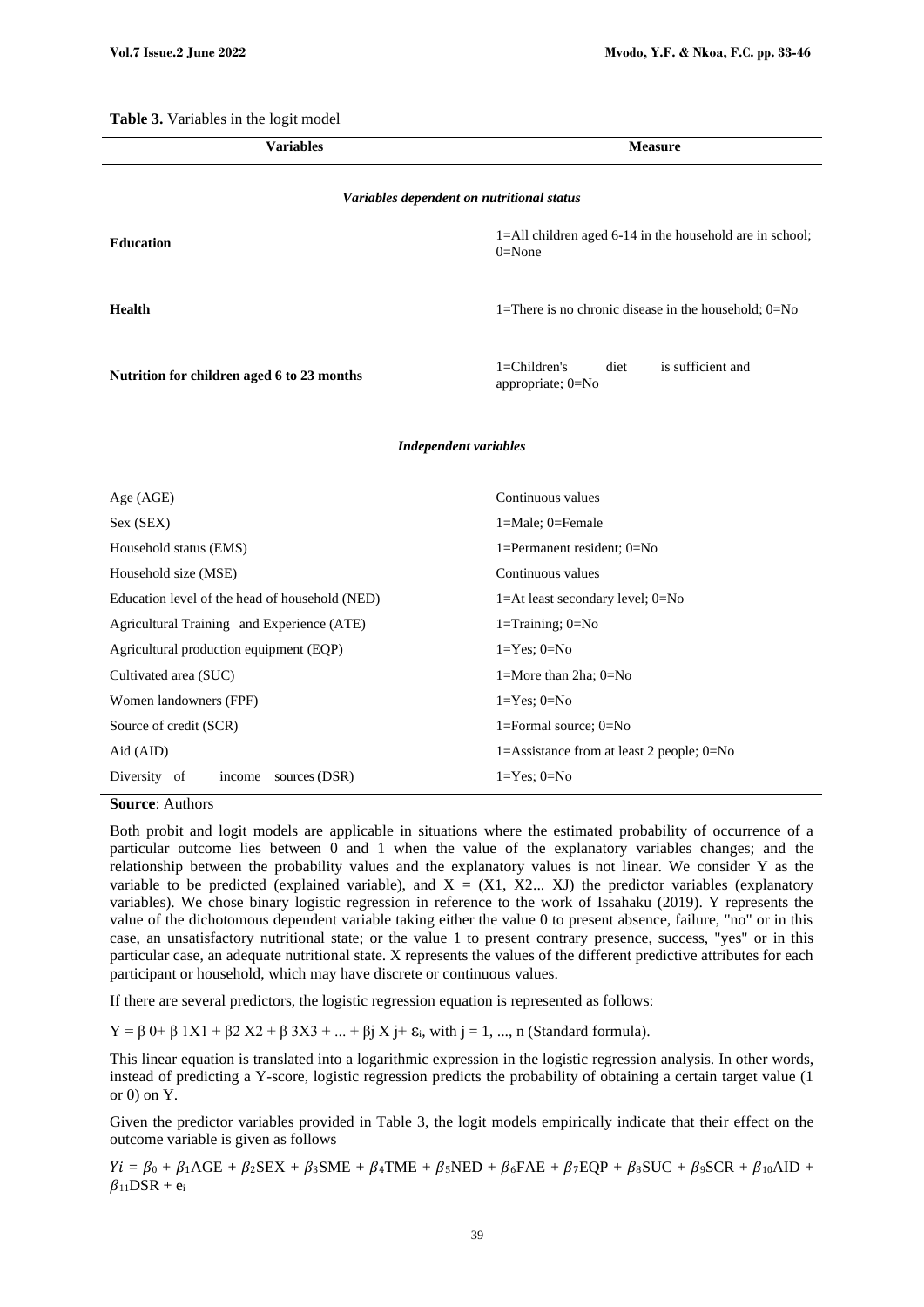Where

 $\beta_0$  = the intercept;

 $\beta$ **i** = the regression coefficients to be estimated;

```
\mathbf{e}_i = the error term:
```
A positive logit indicates that as the value of the predictor increases by one unit, the probability of the outcome also increases. A negative logit indicates that as the value of the predictor increases by one, the probability of the outcome decreases.

### **4. Results**

4.1- Descriptive statistics

4.1.1. Socio-demographic characteristics

In our sample of the Cameroonian population, there were more male respondents (75.24%) than female (24.75%). The majority of the respondents were between the ages of thirty-one and fifty, representing 51.88% of the total number of respondents. However, 32.69% of the respondents were between fifty-one and seventy years of age, while those between fifteen and thirty years of age represented 11.15% and the oldest respondents, i.e. those over seventy years of age, constituted 4.26%. It should be noted that the vast majority of respondents, i.e. 85.94%, are permanent residents who have not moved in the three years preceding the survey. Families displaced here represent 12.34% and refugees 1.23% of respondents. Household size reveals that 46.01% of households are made up of five members or less, while those with between six and ten individuals are about 40.53% compared to 13.45% for households with more than ten people.

### 4.1.2. Household human capital

It can be seen that a good fraction of heads of household have only received a primary level of education (30.90%), although those with secondary education (27.33%) are also in considerable proportion. It should be noted that 6.7% of heads of household have a higher level of education, while the number of literate heads of household and those with no education are 14.23% and 14.47% respectively. On the other hand, the majority of respondents have no agricultural training (52.46%). Many of them responded that they received their agricultural training on the job (30.09%). A few, however, had received occasional training during seminars and workshops (14.19%). Only 1.29% of the respondents were trained in an agricultural school and there were also agricultural engineers (0.51%) and agricultural technicians (1.44%).

### 4.1.3. Household physical capital

A large majority of households (89.3%) reported that they do not own any agricultural production assets. About a quarter of the households (24.49%) have no hectare of cultivated land, while 35.43% cultivate less than one hectare. In addition, 24.03% of the households surveyed cultivate between one and two hectares, while 8.23% cultivate between two and three hectares of agricultural land. However, 3.27% of households cultivate between three and four hectares and the rest have at least four to five hectares. Very few households (19.80%) have women as landowners.

### 4.1.4. Household financial capital

The main sources of credit in the study area are community savings and credit associations and relatives and friends. More than half of the households (64.80%) reported accessing credit through other sources, which include neighbourhood shopkeepers and traders. In addition, a large proportion of households (15.5%) obtain credit from relatives and friends, while 10.5% have access to credit from tontines. Only 4.2% have access to bank and similar credits. More than a third of households (35.6%) reported receiving remittances from family members, relatives and aid organisations.

The main livelihood diversification activities of the surveyed communities are agriculture and trade. The majority (85.41%) of the households have only one source of income from their main activities, while 14.58% have several sources of income.

4.2. Relationship between household adaptive capacity and household nutritional status: the regression model

The nutritional status of households is captured here firstly by education, which refers to the presence within the household of children aged 6 to 14 who are not in school. This variable shows that human capital formation is a positive factor in long-term nutrition. Then, the other dimension is health captured by the presence within the family of members suffering from chronic diseases. Poor health is considered in the literature as a reduction in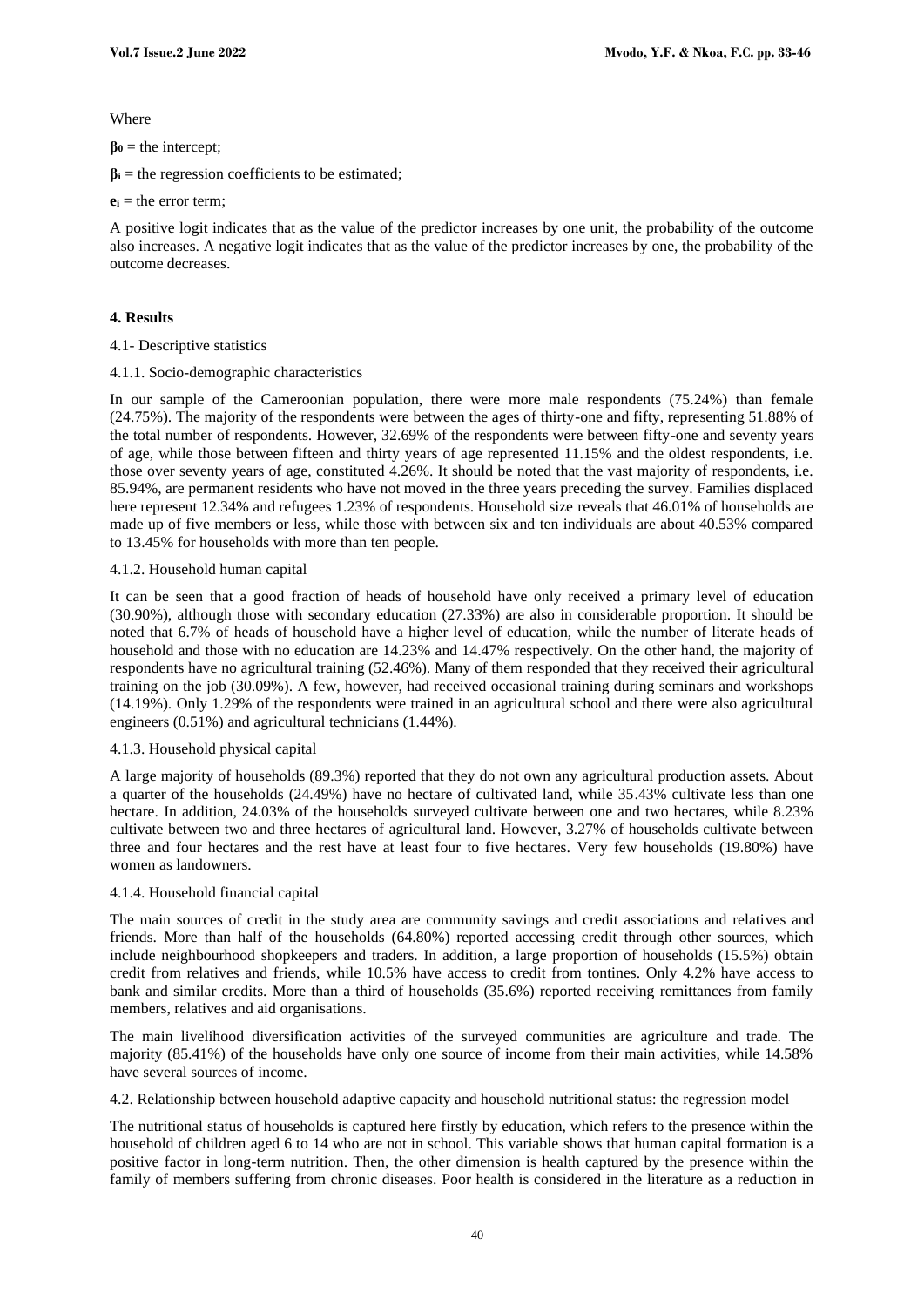the individual's productive capacity. Finally, the dimension of children from 6 to 23 months of age is captured here by an insufficiency of the nutrients necessary for the growth of these children. This shows that many families have difficulties in ensuring a healthy diet in quality and quantity for this group of children.

The relationship between adaptive capacity and nutritional status of households was assessed using the logit model with the cumulative distribution function. Table 5 shows the logit analysis for assessing the relationship between adaptive capacity and nutritional status for all households in our population. However, for the sake of precision and consistency, we felt it was important to disaggregate the explained variables between rural and urban households, hence the results presented in **Table 5**.

| <b>VARIABLES</b>                               | <b>Education</b> | <b>Health</b> | <b>Nutrition</b> |
|------------------------------------------------|------------------|---------------|------------------|
| Age (AGE)                                      | $-0.00435$       | $-0.0444***$  | 0.00629          |
|                                                | (0.00358)        | (0.00372)     | (0.00391)        |
| Sex (SEX)                                      | $0.219**$        | 0.168         | $0.213*$         |
|                                                | (0.103)          | (0.109)       | (0.112)          |
| Household status (EMS)                         | $1.137***$       | $0.279**$     | 0.126            |
|                                                | (0.110)          | (0.131)       | (0.128)          |
| Household size (MSE)                           | $-0.00802$       | $-0.0342***$  | $-0.00528$       |
|                                                | (0.0114)         | (0.00956)     | (0.0107)         |
| Education level of the head of household (NED) | $0.597***$       | $-0.00632$    | $0.282***$       |
|                                                | (0.102)          | (0.103)       | (0.0989)         |
| Agricultural Training and Experience (ATE)     | $1.128***$       | $-0.198$      | 0.171            |
|                                                | (0.432)          | (0.240)       | (0.255)          |
| Agricultural production equipment (EQP)        | $-0.141$         | 0.0406        | 1.187***         |
|                                                | (0.135)          | (0.151)       | (0.175)          |
| Cultivated area (SUC)                          | 0.172            | $-0.231*$     | $-0.210*$        |
|                                                | (0.122)          | (0.118)       | (0.119)          |
| Women landowners (FPF)                         | $-0.0627$        | $-0.332***$   | $-0.133$         |
|                                                | (0.108)          | (0.107)       | (0.113)          |
| Source of credit (SCR)                         | $-0.179$         | $-0.401***$   | $-0.146$         |
|                                                | (0.117)          | (0.112)       | (0.126)          |
| Aid (IDA)                                      | $-0.224*$        | $-0.781***$   | $-0.395***$      |
|                                                | (0.116)          | (0.108)       | (0.127)          |
| Diversity of income sources (DSR)              | $-0.0956$        | 0.118         | $-0.0438$        |
|                                                | (0.0994)         | (0.101)       | (0.0991)         |
| Constant                                       | 0.519***         | 4.320***      | $0.425*$         |
|                                                | (0.199)          | (0.235)       | (0.218)          |
|                                                |                  |               |                  |
| Comments                                       | 3,671            | 5,038         | 2,730            |
|                                                | (0.116)          | (0.108)       | (0.127)          |

**Table 4**. Regression on the overall population

Robust standard errors in parentheses

\*\*\* p<0.01, \*\* p<0.05, \* p<0.1

**Source**: Authors based on FSMS 2020 data and Stata 14 software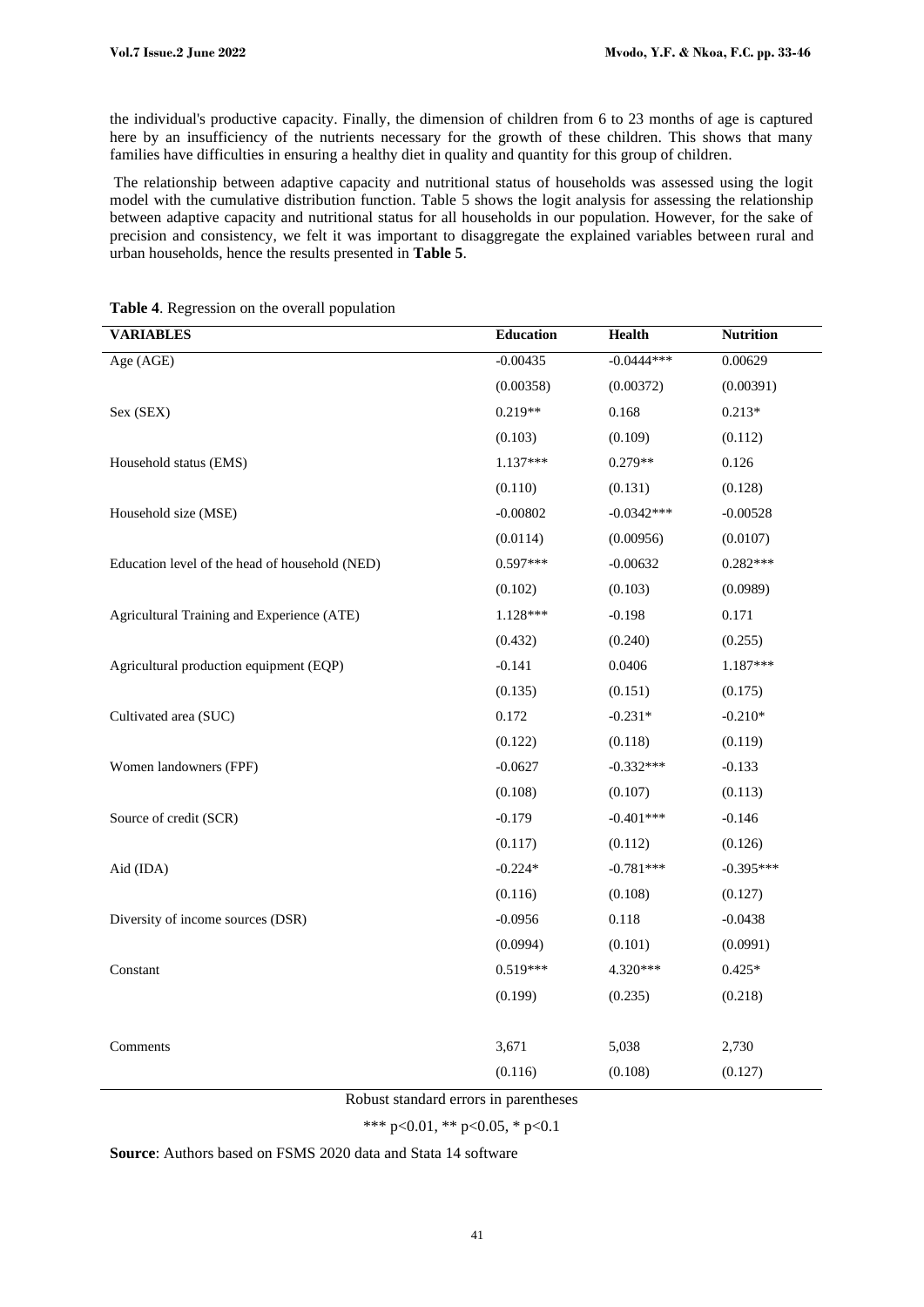The significance of the predictors in the results of the non-specific model (i.e. with non- disaggregated variables) is similar to that of the disaggregated model. The latter model can therefore be referred to as it provides more detail in the study. The results show that not all variables are significant predictors to the same degree of the different dimensions of household nutritional status. For example, age, gender, agricultural education and area cultivated in rural households are significant predictors of the education dimension of nutritional status, while household status and education level of the household head are significant for both urban and rural households in the education dimension. The source of household credit was found to be inversely related to education in the urban area. Age, household size, women's land ownership, source of credit and aid are significant predictors and inversely related to the health dimension for both urban and rural households. However, household status and diversity of income sources significantly favour the health of rural households. The possession of equipment favours child nutrition in both types of household. This child nutrition is reinforced in the urban area by the status of the household and in the rural area by the gender and level of education of the head of household.

|                                 | Education   |             | <b>Health</b> |              | <b>Nutrition</b> |             |
|---------------------------------|-------------|-------------|---------------|--------------|------------------|-------------|
| <b>VARIABLES</b>                | Urban       | Rural       | Urban         | Rural        | Urban            | Rural       |
|                                 |             |             |               |              |                  |             |
| $\rm{AGE}$                      | 0.0125      | $-0.00662*$ | $-0.0717***$  | $-0.0419***$ | $0.0300**$       | 0.00289     |
|                                 | (0.0128)    | (0.00375)   | (0.0132)      | (0.00388)    | (0.0120)         | (0.00417)   |
| ${\hbox{\footnotesize\rm SEX}}$ | 0.00852     | $0.273**$   | 0.314         | 0.188        | 0.174            | $0.238**$   |
|                                 | (0.393)     | (0.108)     | (0.311)       | (0.117)      | (0.308)          | (0.121)     |
| <b>SME</b>                      | 1.958***    | $0.996***$  | 0.0449        | $0.253*$     | $1.255***$       | 0.00173     |
|                                 | (0.405)     | (0.115)     | (0.488)       | (0.135)      | (0.470)          | (0.135)     |
| TME                             | $-0.0125$   | $-0.0118$   | $-0.0752***$  | $-0.0332***$ | 0.0571           | $-0.0135$   |
|                                 | (0.0450)    | (0.0115)    | (0.0273)      | (0.0101)     | (0.0352)         | (0.0110)    |
| $\rm{NED}$                      | $0.683*$    | $0.501***$  | $-0.154$      | $-0.0521$    | $-0.287$         | $0.342***$  |
|                                 | (0.353)     | (0.108)     | (0.301)       | (0.112)      | (0.269)          | (0.111)     |
| FAE                             |             | $0.767*$    | 0.279         | $-0.435$     | 0.877            | $-0.0163$   |
|                                 |             | (0.444)     | (0.517)       | (0.276)      | (0.563)          | (0.292)     |
| EQP                             | 0.217       | $-0.130$    | $-0.206$      | 0.0668       | 1.199**          | $1.205***$  |
|                                 | (0.681)     | (0.139)     | (0.457)       | (0.161)      | (0.567)          | (0.185)     |
| <b>SUC</b>                      |             | $0.240*$    | 0.969         | $-0.250**$   | $-0.797$         | $-0.111$    |
|                                 |             | (0.124)     | (0.618)       | (0.121)      | (0.490)          | (0.125)     |
| <b>FPF</b>                      | 0.136       | $-0.0415$   | $-0.720**$    | $-0.270**$   | 0.110            | $-0.153$    |
|                                 | (0.590)     | (0.111)     | (0.338)       | (0.113)      | (0.381)          | (0.120)     |
| <b>SCR</b>                      | $-1.067***$ | $-0.129$    | $-0.619**$    | $-0.383***$  | $-0.259$         | $-0.121$    |
|                                 | (0.374)     | (0.127)     | (0.277)       | (0.123)      | (0.294)          | (0.143)     |
| <b>AID</b>                      | $-0.157$    | $-0.159$    | $-0.757**$    | $-0.768***$  | 0.108            | $-0.412***$ |
|                                 | (0.472)     | (0.121)     | (0.364)       | (0.114)      | (0.426)          | (0.135)     |
| <b>DSR</b>                      | $-0.639$    | 0.0255      | $-0.346$      | $0.230**$    | $-0.678**$       | 0.0617      |
|                                 | (0.396)     | (0.104)     | (0.320)       | (0.107)      | (0.305)          | (0.107)     |
| Constant                        | 0.796       | $0.486**$   | 7.136***      | 4.025***     | $-1.098$         | $0.569**$   |
|                                 | (0.733)     | (0.210)     | (0.830)       | (0.246)      | (0.789)          | (0.232)     |
|                                 |             |             |               |              |                  |             |
| Comments                        | 566         | 3,002       | 870           | 4,168        | 439              | 2,291       |

**Table 6.** Population regression with disaggregated data

Robust standard errors in parentheses

\*\*\* p<0.01, \*\* p<0.05, \* p<0.1

**Source**: Authors based on FSMS 2020 data and Stata 14 software.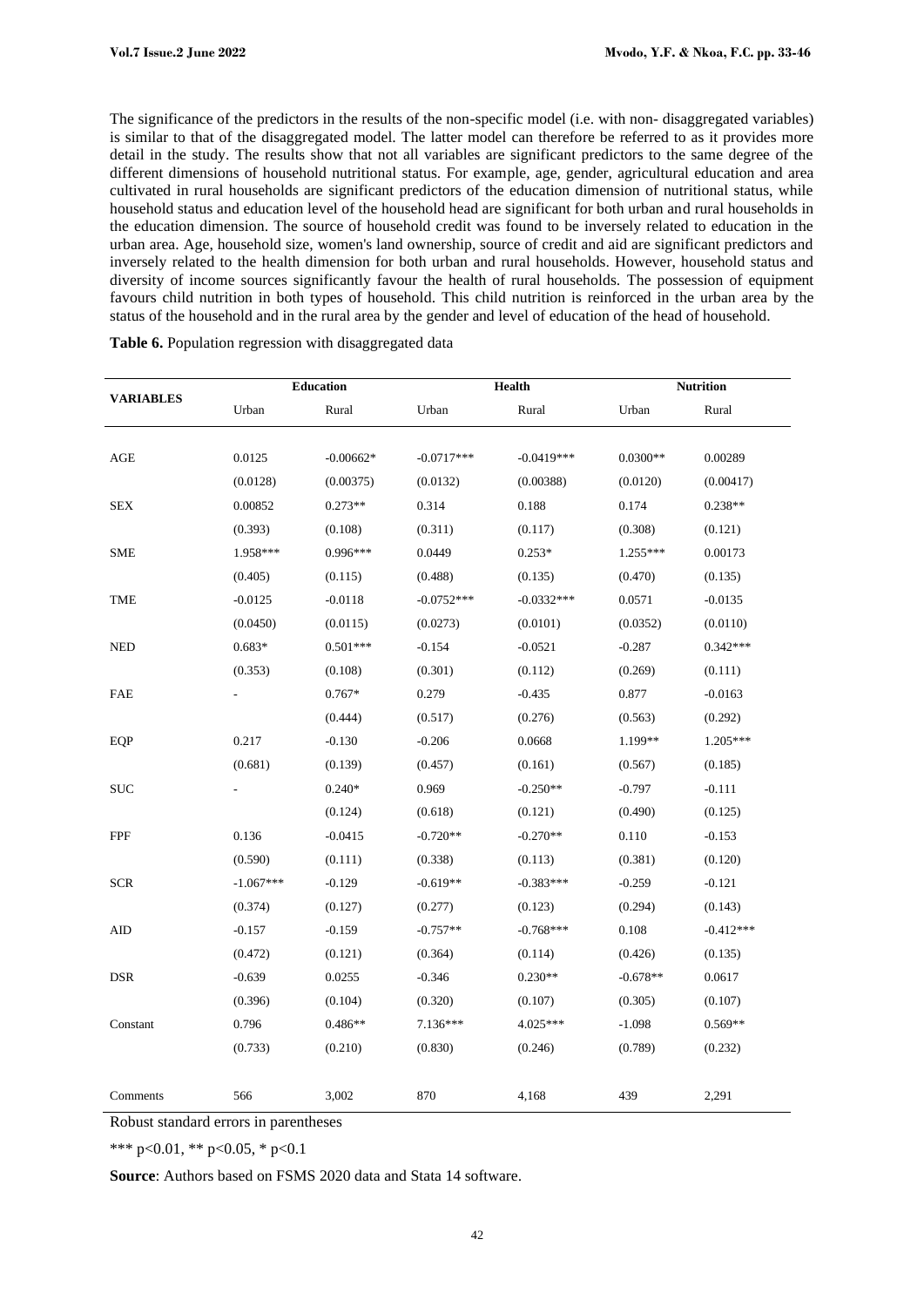### **5. Discussion**

Undernutrition remains a major problem in sub-Saharan Africa, including Cameroon. In fact, a number of studies have examined the nutritional status and food intake of children and adults in several countries. While many of these studies have reported inadequate nutritional intake and low food security of people for these countries, it is also important to recognise that the context of economic and social factors that are associated with nutritional status, and the way in which these relationships are presented, change over time (Hoffman et al., 2017).

### 5.1. Household human capital assessment

Human capital was indicated using the level of education of the household head and the agricultural training of the household head. Less than 35% of household heads have at least secondary education. However, the level of education of the head of household is positively and significantly related to the nutritional status in terms of education and nutrition of children aged 6-23 months in rural households. Furthermore, agricultural training is positively associated with education as a dimension of household nutritional status. These results are consistent with those reported by Issahaku, D. (2019) that school enrolment, agricultural training and experience in agricultural production are factors that enhance human capital and raise household nutritional status in Ghana. Moreover, Waswa et al (2015) showed that a programme involving an educational intervention increased dietary diversity in a sample of 207 households in Bondo and Teso South sub-counties in Kenya.

### 5.2. Household physical capital

Physical capital for this study was indicated by the ownership of agricultural production equipment, the area under cultivation and the ownership of land titles by women. The results of the study indicate that the majority (89.3%) of households do not own agricultural equipment adequate for satisfactory production. However, this equipment is positively and very significantly related to child nutritional status, both in urban and rural areas. More than 80% of households do not have more than 2 ha of cultivated land. However, the positive link between cultivated area and education could be that a large area leads to large production. This production is a source of income to ensure the education of everyone in the household. Conversely, the negative link with health implies that large areas require more work and health is likely to deteriorate. Women's land ownership is negatively related to health, probably for the reason given about the area cultivated in relation to the health dimension of household nutritional status. This is corroborated by Issahaku, D. (2019) who notes that agricultural equipment strengthens the nutritional status of households thanks to the weight it has in the constitution of physical capital which contributes to the adaptive capacities of households. However, these results are in contrast to other studies. Indeed, with regard to maternal autonomy, the more independent a mother is in making decisions about health care, education, food, and having an independent source of income, the more likely her children are to be properly nourished (Ziaei et al. 2015). Land use, described as the sum of all agricultural land cultivated by a household, indicates the productive capacity of the household. However, efficient production would require smaller farm sizes to facilitate maximum resource utilisation. A large farm combined with efficient production could greatly improve household income generation and asset building, which would facilitate adaptation to climate change and variability.

#### 5.3. Household financial capital

In this study, financial capital was indicated by access to credit, aid and the number of income sources. The study found that only 35.6 per cent of households reported receiving remittances from a family member or relative. The study also revealed that more than half of the households (64.8%) reported accessing credit from sources such as shopkeepers and traders in the neighbourhood. Only 15.5%, 10.5% and 4.2% of households used relatives/friends, tontine and banks respectively. We also note that 85.4% of households do not manage to diversify their sources of income. For those households that do, the main secondary source of income is trade. Yet access to credit and aid is negatively related to child health and nutritional status. One might think that nonregularity, dependence and difficulty of repayment are factors that justify a negative impact on the nutritional status of the management. These results are in contrast to the work of Tetteh Anang et al (2015) who show that credit from all sources, formal and informal, contributes to improving the adaptive capacity and nutritional status of populations. The role of informal credit sources in facilitating adaptation may therefore require further investigation. In addition, households in the study area consider relatives and friends to be a reliable source of credit, available to the majority, as financial institutions such as banks are the main source of credit for only 4.2% of all households.

Nabwera et al. in 2017 reported that intensive health and nutrition interventions have reduced the prevalence of undernutrition by 50% in The Gambia, but that more comprehensive and sustained programs are needed to have a more significant and lasting impact on children's health. The adult and household surveys illustrate that many households are food insecure and reveal relationships between the nutritional status of individuals and various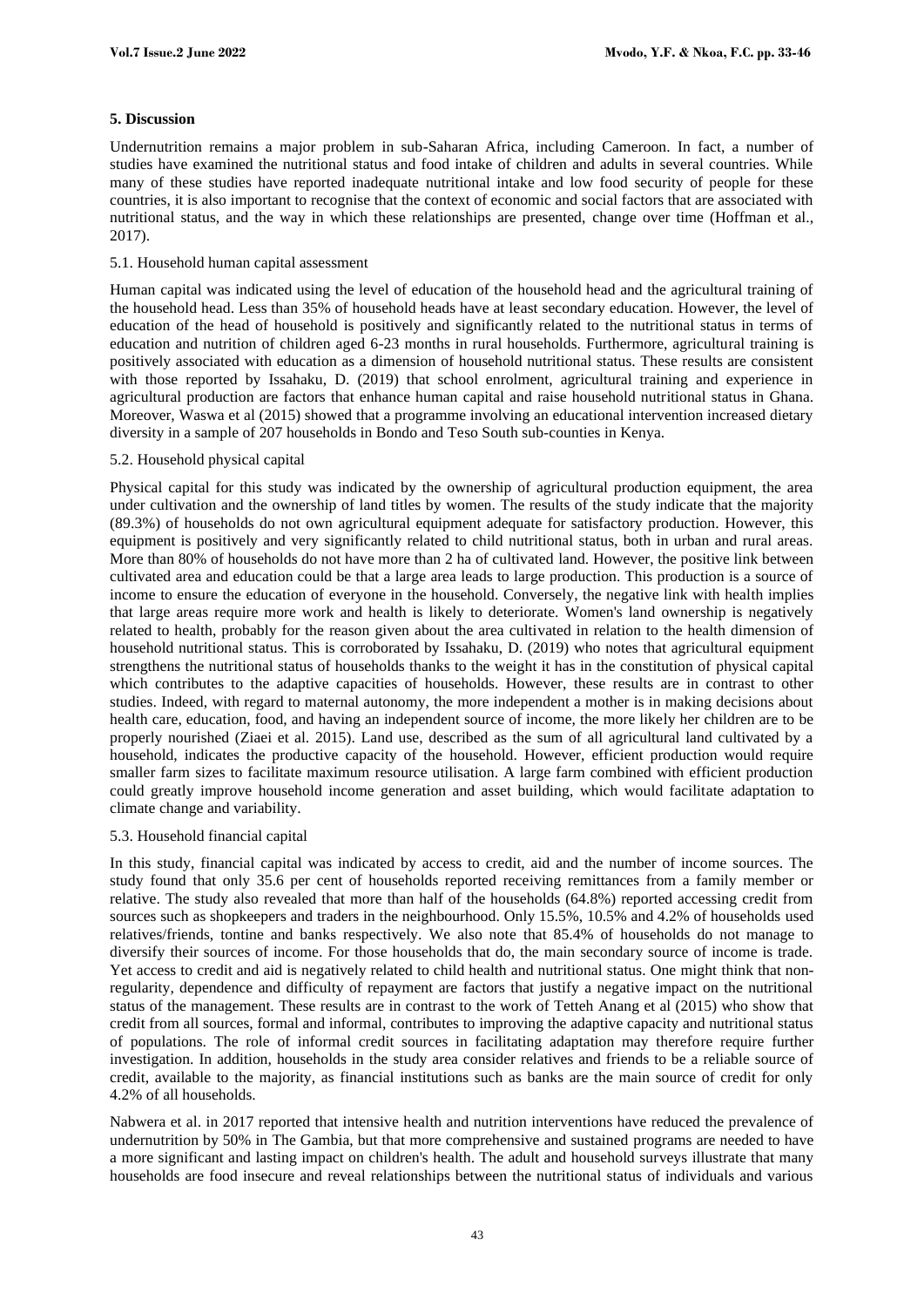non-food factors. In addition to the factors analysed in this study, many other socio-demographic factors may explain the results presented, including age, gender, status and household size.

Thus, in our study, the results reveal that the age of the head of household is a factor negatively related to the nutritional status of the household in terms of health and education. Male heads of households bring a significant improvement in household nutritional status. The fact that a household has a stable or permanent status favours its nutritional status compared to those who are displaced or refugees. Households with many members are likely to have a poor nutritional status. These results are consistent with several other studies that present the involvement of socio-demographic factors in improving the nutritional status of individuals and households (Kosaka & Umezaki, 2017).

### **6. Conclusion and recommendations**

The study assessed and analysed the contribution of resilience in terms of adaptive capacity to the nutritional status of households in Cameroon. Adaptive capacity is understood here in terms of human, physical and financial capital, while nutritional status is understood in terms of education, health and child nutrition. The data used in our work comes from the FSMS 2020 survey of MINADER, WFP and FAO. With reference to the literature, we used statistical analysis and regression by a logit model to obtain the results necessary for the analysis.

Overall, the nutritional status of households declines as the age of the head of household and the size of the household increases. Also, the fact that a household has access to credit, aid and diversity of financial sources or land ownership for women does not contribute to improving the nutritional status of the household. This result highlights the relevance of the credit and aid that households receive, which is sometimes for the consumption of goods and services. However, permanent residence status, the level of education of the head of the household and all other training that contributes to the strengthening of human capital are variables that contribute to the improvement of the nutritional status of the household. Physical capital improves child nutrition and education.

The main hypothesis of this chapter assumes that there are factors of adaptive capacity that improve household food security in terms of nutritional status. This hypothesis is therefore validated. Indeed, the results show that adaptive capacity factors such as agricultural training, level of education and ownership of agricultural production equipment contribute positively to the construction of household food security levels. However, it should be noted that other factors such as aid and credit for consumption are likely to have a negative impact on household food security.

In sum, as Cameroon is marked by the presence of several crises of various kinds that have a definite impact on the standard of living of the population, particularly on their food security, it is appropriate for the public authorities to adapt and readjust food security policies. Indeed, several international organisations and experts agree that it is preferable to strengthen the resilience of households rather than to provide them with financial and material resources in order to enable them to maintain a desirable standard of living in the face of shocks. Thus, in order to ensure a sustained nutritional status, this study recommends capacity building in terms of training to improve the human capital of each household. It is therefore a question of multiplying and diversifying the training courses that offer the tools and techniques needed to increase production. In addition, the government should place special emphasis on strengthening people's livelihoods. The government should therefore mobilise more resources both internally and through technical and financial partners to finance the various activities related to this household livelihoods plan. Similarly, it should seize this opportunity to address more seriously the weaknesses of Cameroon's agricultural sector, namely: i) low productivity; ii) insufficient conservation and storage infrastructure; iii) opening up production basins and access to the market for agricultural products; iv) adopting climate-smart agriculture; and v) formulating a resilience programme in partnership with all food security stakeholders.

#### **References**

Abdul-Razak, M., & Kruse, S. (2017). The adaptive capacity of smallholder farmers to climate change in the Northern Region of Ghana. *Climate Risk Management*, *17*, 104–122[. https://doi.org/10.1016/j.crm.2017.06.001](https://doi.org/10.1016/j.crm.2017.06.001)

Adger, W. N. (2003). Social Capital, Collective Action, and Adaptation to Climate Change. *Economic Geography*, *79*(4), 387.

Alderman, H. 2006. Long-Term Consequences of Early Childhood Malnutrition. *Oxford Economic Papers* 58 (3): 450–474.

Alinovi, L., D'Errico, M., Mane, E., and D. Romano. (2010). *Livelihoods strategies and household resilience to food insecurity: an empirical analysis to Kenya*. Paper prepared for the Conference on "Promoting Resilience through Social Protection in Sub-Saharan Africa", organised by the European Report of Development in Dakar, Senegal.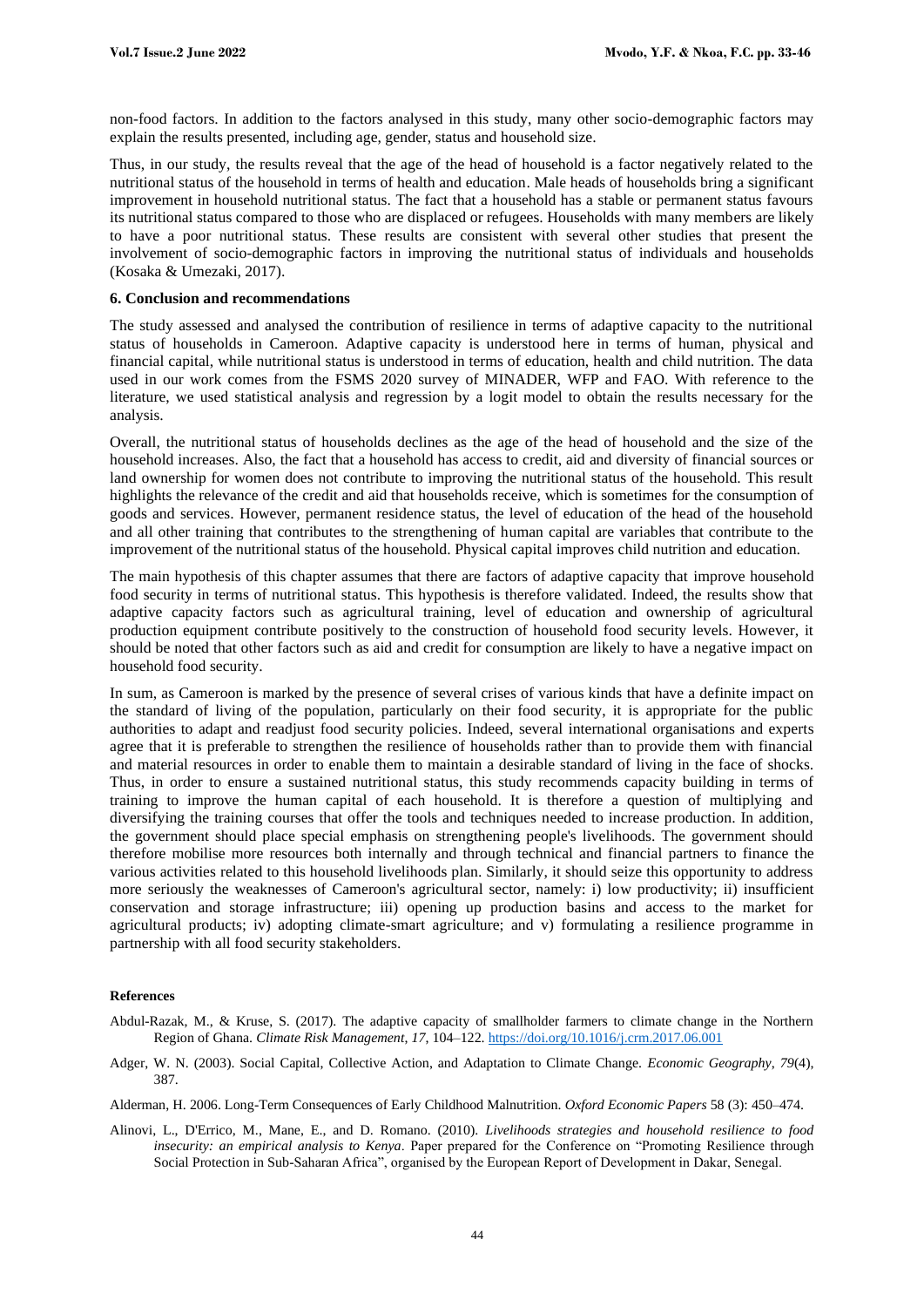- Behrman, J., H. Alderman, and J. Hoddinott. 2004. Hunger and Malnutrition. In *Global Crises, Global Solutions*, ed. B. Lomborg. Cambridge: Cambridge University Press.
- Bergstrand, J. H. (1985). The Gravity equation in International Trade: Some Microeconomic Foundations and Empirical Evidence. *Review of Economics and Statistics*, *9(1)*, 91-101.
- Brown, P.., N. R. . J. B. . et al, & Brown . Nelson, R.. Jacobs, B., et al, P. R. (2010). Enabling natural resource manager to self-assess their adaptive capacity. *Agicultural Systems*, *103*(May), 562–568.
- CFS, 2012. Coming to Terms with Food Security, Nutrition Security, Food Security and Nutrition, Food and Nutrition Security, Available at:<http://www.fao.org/docrep/meeting/026/MD776E.pdf>
- Daniels, M., and L. Adair. 2004. Growth in Young Filipino Children Predicts Schooling Trajectories Through High School. *The Journal of Nutrition* 134 (6): 1439–1446.
- Defiesta, G., & Rapera, C. L. (2014). Measuring Adaptive Capacity of Farmers to Climate Change and Variability: Application of a Composite Index to an Agricultural Community in the Philippines. *Journal of Environmental Science and Management*, *17*(2), 48–62.
- Deressa, T., Hassan, R. M., & Ringler, C. (2008). Measuring Ethiopian farmers' vulnerability to climate change across regional states. *Food Policy*, *806*(October), 32. Retrieved from [http://www.ifpri.org/publication/measuring-ethiopian](http://www.ifpri.org/publication/measuring-ethiopian-farmers-vulnerability-climate-change-across-regional-states)[farmers-vulnerability-climate-change-across-regional-states](http://www.ifpri.org/publication/measuring-ethiopian-farmers-vulnerability-climate-change-across-regional-states)
- DFID. (1999). Sustainable Livelihoods Guidance Sheets. London, UK: Department for International Development.
- Doocy, S., Teferra, S., Norell, D., & Burnham, G. (2005). Credit program outcomes: coping capacity and nutritional status in the food insecure context of Ethiopia. *Social science & medicine*, *60*(10), 2371-2382.
- Ellis, F. (2000). *2000. Rural livelihoods and diversity in developing countries.* Oxford, UK.: Oxford University Press.
- Engle PL, Menon P & Haddad L (1997). Care and nutrition: Concepts and measurements. FCND Discussion Paper No. 18, IFPRI, Washington, D.C. USA
- Engle, N. L. (2011). Adaptive capacity and its assessment. *Global Environnemental Change*, *21*(2), 647–656. <https://doi.org/10.1016/j.gloenvcha.2011.01.019>
- FAO (2016). La situation mondiale de l'alimentation et de l'agriculture. Changement climatique, agriculture et sécurité alimentaire. Organisation des Nations Unies pour l'alimentation et l'agriculture. Rome, Italie.
- FAO (2018). *Analyse de la résilience en Mauritanie*. Rome. 60 pp. License: CC BY-NC-SA 3.0 IGO.
- Frankenberger, T. R., Oshaug, A., and Smith, L. C., 1997. *A definition of nutrition security*. CARE Mimeo.
- Grantham-McGregor, S., and S. Walker. 1998. *Health and Nutritional Determinants of School Failure, Nutrition, Health and Child Development Research Advances and Policy Recommendations*. Washington, DC: PAN American Health Organization.
- Gupta Termeer, C., Klostermann, J., Meijerink, S., Brink, M. V., Jong, P., J. (2010). The Adaptive Capacity Wheel: A method to assess the inherent characteristic of institutions to enable the adaptive sapacity of Society. *Environmental Science and Policy*, 459–471
- Headey, D., and Ecker, O., 2012. Improving the Measurement of Food Security, IFPRI Discussion Paper 01225, International Food Policy Research Institute, Washington, D. C.
- Hoffman, D., Cacciola, T., Barrios, P., & Simon, J. (2017). Temporal changes and determinants of childhood nutritional status in Kenya and Zambia. *Journal of health, population and nutrition*, *36*(1), 1-13.
- Issahaku, D. (2019). *Exploring the Link between Adaptive Capacity and Nutritional Needs of Low-Income Households in Karaga District of the Northern Region of Ghana* (Doctoral dissertation, University of Ghana).
- Jakobsen, K. (2011). Using a livelihood asset-based approach for measuring risk-management abilities and adaptation policy targeting. *A Paper Presented at the ICARUS II Conference, May 5-8, 2011 at University of Michigan, USA, Retrieved January 22, 2012*.
- Kosaka, S., & Umezaki, M. (2017). A systematic review of the prevalence and predictors of the double burden of malnutrition within households. *British Journal of Nutrition*, *117*(8), 1118-1127.
- Kuriakose, A., Bizkova, L., & Bachofen, C. (2009). Assessing Vulnerability and Adaptive Capacity to Climate Risks.
- Lockwood, M., Raymond, C. M., Oczkowski, E., & Morrison, M. (2015). Measuring the dimensions of adaptive capacity: A psychometric approach. *Ecology and Society*, *20*(1)[. https://doi.org/10.5751/ES-07203-200137](https://doi.org/10.5751/ES-07203-200137)
- Ludi, E., & Slater, R. (2008). The poverty-wellbeing platform Using the Sustainable Livelihoods Framework to understand and tackle poverty. *Briefing Note for the Poverty–Wellbeing Platform*.
- Martins, V., et al. 2011. Long-Lasting Effects of Undernutrition. *International Journal of Environmental Research and Public Health* 8 (6): 1817–1846.